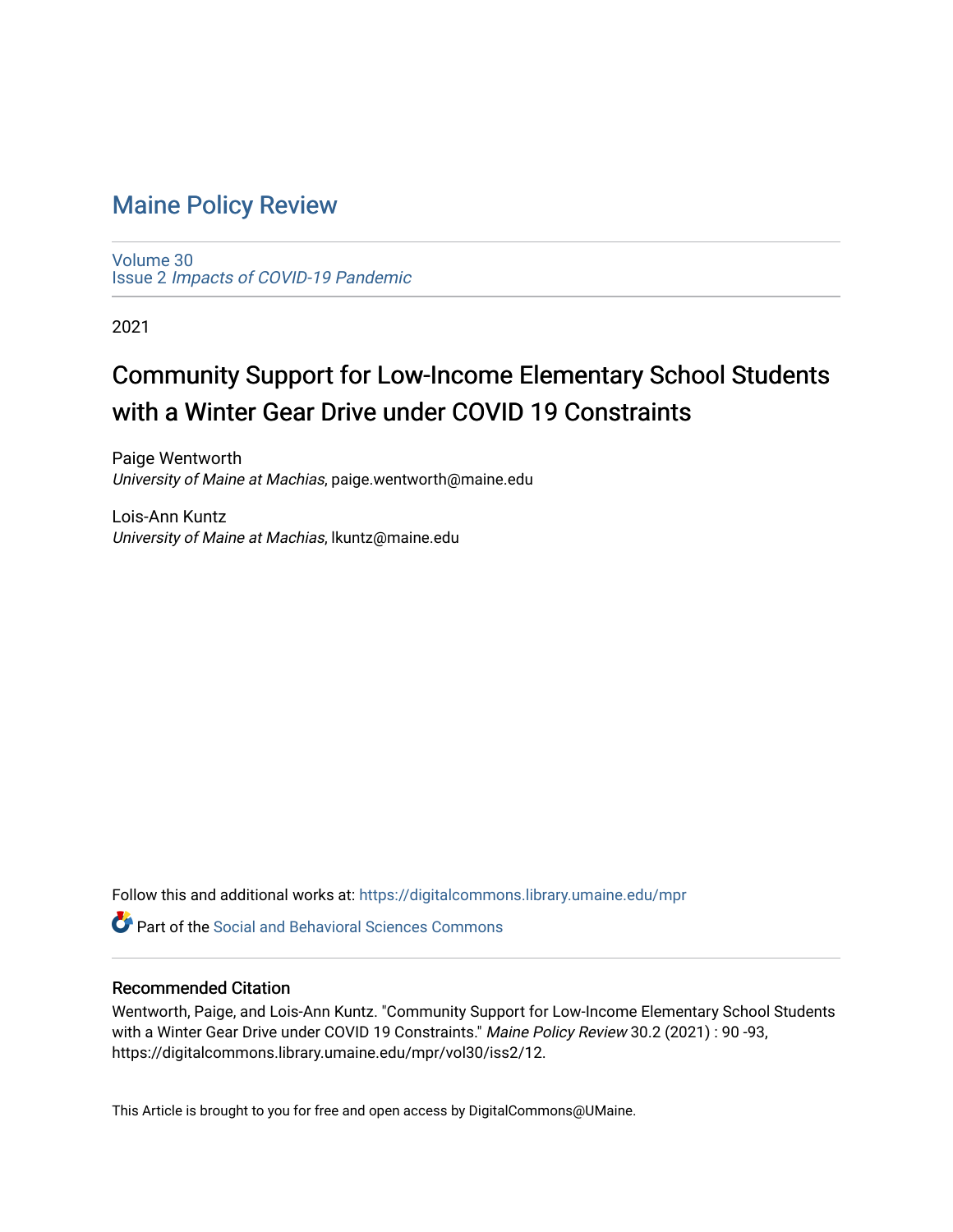# Community Support for Low-Income Elementary School Students with a Winter Gear Drive under COVID 19 Constraints

# Cover Page Footnote

Acknowledgements: The authors would like to thank former University of Maine Machias student, Michelle Hopkins, who helped with the winter gear drive and Dr. Meghan Duff, University of Maine Machias for thoughtful feedback early on in this writing.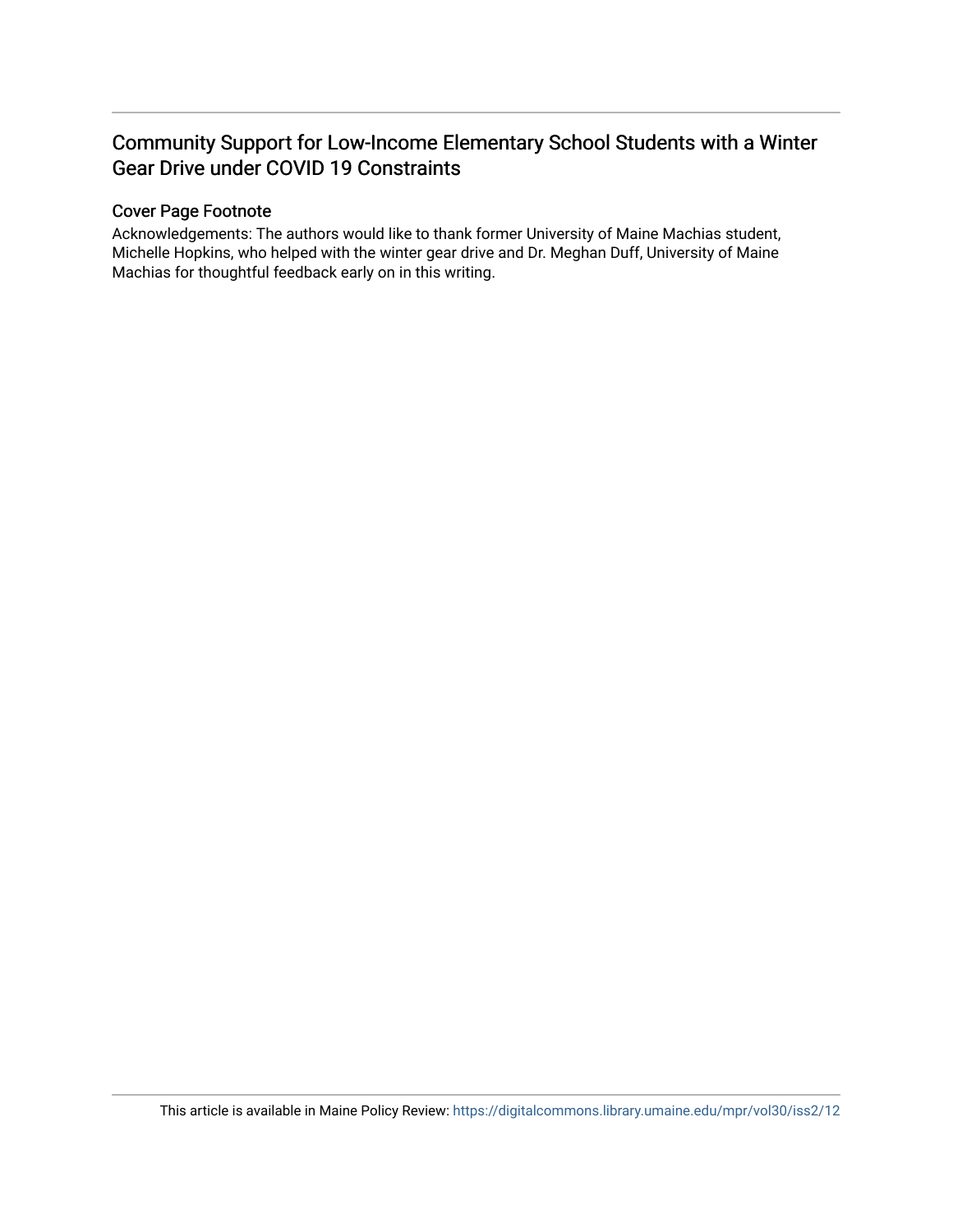# <span id="page-2-0"></span>Community Support for Low-Income Elementary School Students with a Winter Gear Drive under COVID-19 Constraints

by Paige Wentworth and Lois-Ann Kuntz

#### Abstract

Washington County has one of Maine's highest rates of child poverty. Winter is especially difficult with below-freezing temperatures, higher fuel costs, and many seasonal tourism-related businesses closed. Typically local schools have collections of hats and gloves that children can share. With the 2020-2021 COVID-19 restrictions, children could not reuse winter gear from a shared box and, if they did not have their own winter gear, they were unable to participate in outside activities. Additionally, because of spacing constraints, schools were using gyms for classrooms not for physical activities, which doubly disadvantaged students without winter gear. This paper describes a university student winter gear project and underscores the need for policies supporting children in poverty.

#### **BACKGROUND**

In the fall of 2020, the University of Maine at Machias<br>offered a class entitled, "The Psychology of Prejudice," n the fall of 2020, the University of Maine at Machias in which students were asked, "What is prejudice?" Throughout the semester, students learned about prejudice and discriminatory actions facing many marginalized people. The class's final project was to plan or implement a project meant to reduce effects of marginalization in local communities. This report documents one of these projects intended to support low-income elementary students in the eastern section of Washington County.

The statistics around poverty in Washington County reported by the Center for Workforce Research and Information are stark. Washington County is Maine's poorest county with a median household income of \$41,347, compared to Maine's median income of \$57,918 and the US median of \$62,843. While Aroostook and Piscataquis Counties have slightly lower median incomes, the poverty rate for Washington County is the highest at 18.9 percent, compared to Maine's already high poverty rate of 11.8 percent. Maine's annual unemployment rate in 2019 was 3 percent compared to Washington County's

annual unemployment rate of 4.6 percent.<sup>1</sup> A report by the Margaret Chase Smith Policy Center (Acheson [2011](#page-5-0)) indicated that, at that time, Washington County had the highest rate of child poverty in the state as well.

Compared to their peers in higher-income brackets, children from poor families have both poorer physical health and less education, which contribute to a lifetime of working and earning less (Duncan et al. [2013](#page-5-1)). Contributing to these long-term outcomes, children in low-income families may also experience poor nutrition

and health care, family mobility, and toxic stress (Gibson and Barr [2017\)](#page-5-2). Further, the intersections of race and poverty in Washington County means that these rates are even worse for low-income children who are Black, Indigenous, or People of Color. A press release from the Maine Center for Economic Policy (MECEP [2014\)](#page-5-3) reports that half of Black Mainers and one-third of Maine's Native Americans live in poverty. According to the 2016 Census data, Washington County also had the highest percentage of minority population. This county includes two Passamaquoddy reservations and the town of Milbridge, where 6 percent of the population and 24 percent of the elementary school students are Hispanic or Latino (Atkinson [2015](#page-5-4)).

According to James Garbarino, childhood poverty produces "stress that results from growing up in the context of not meeting culturally and socially defined basic needs. Poverty is an assessment of one's position in the social order…and is related to issues of self-esteem and shame" [\(1998](#page-5-5): 112). Brené Brown, best known for her research on shame and vulnerability and how this affects our relationships, defines shame as an "intensely painful feeling or experience of believing that we are flawed and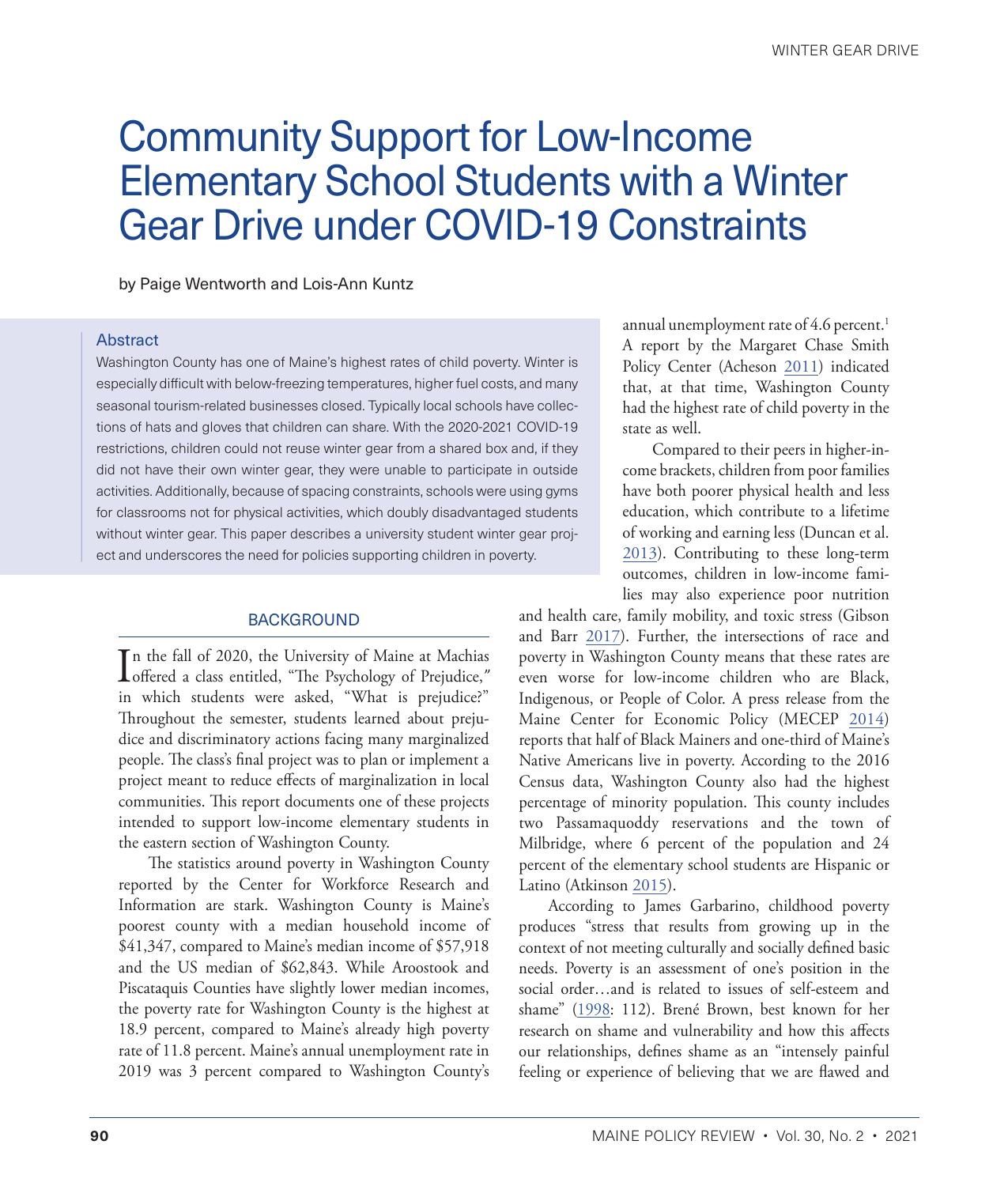therefore unworthy of love and belonging"  $(2015: 69)$  $(2015: 69)$ . This sense of shame may help explain why children don't want to ask for help in front of their peers.

#### *Project Choice*

Most schools in Washington County have a collection of hats and gloves that children share when they go outside. Many of these schools, however, cannot afford to purchase each student a new winter gear every year, so instead, they share these items in a school-wide bin. Because of COVID-19, however, children could not reuse hats and gloves other children had used. This inability to share clothing not only kept students from playing outside, it also prevented them from getting ample exercise. Complicating this situation further, school gymnasiums which in the past were used for recess on cold days, were being used as classroom space because of COVID-19 spacing protocol. Additionally, as part of social-distancing efforts students were not allowed to have recess in the 2020–2021 school year. So with no recess breaks allowing students to play freely outside, students' only time outside was during regularly scheduled physical education classes.

#### FIGURE 1: Donation Flyer



Students without adequate winter gear, however, would be unable to participate in outdoor PE classes. The loss of this benefit by children without winter gear weighed heavily.

Additionally, many parents in Washington County are unable to purchase warm winter gear for their children. The goal of this project was to ensure sure that as many students as possible had warm gear for the frigid winter months. With everything that the COVID-19 pandemic had taken from individuals in 2020, we felt that this project was a perfect opportunity to give back.

## CONDUCTING THE WINTER GEAR DRIVE AND DISTRIBUTION

Initially there were concerns about how this project would<br>be received in the community related to COVID-19 **T** nitially there were concerns about how this project would anxiety, but persistence paid off. The locations and schools for this winter clothing gear for elementary school children were selected out of convenience for the primary author who resides in the eastern area of Washington County and was substitute teaching in the schools where distributions were made. These schools were operating in person, but with the COVID-19 restrictions of masks and social distancing. We set up seven donation boxes within a 20-miles radius in the eastern part of Washington County. Additionally, personal Facebook page posts announcing and recruiting donations were made and shared. Figure 1 is the flyer used on the donation boxes and in Facebook posts encouraging donations. Table 1 lists the locations of the seven donation boxes. We also left a trifold pamphlet with information about poverty in Maine along with some resources for low-income individuals near the donation boxes, a copy is available in the online Appendix ([https://](https://digitalcommons.library.umaine.edu/mpr/vol30/iss2) [digitalcommons.library.umaine.edu/mpr/vol30/iss2\)](https://digitalcommons.library.umaine.edu/mpr/vol30/iss2).

## PROJECT RESULTS

 $\bf V$ *T*hen the three weeks allotted for the drive had passed, the donation boxes were overflowing, which was more support from the community than we had imagined. We received a total of 417 items. As this was advertised as a hat and mitten drive, the most commonly donated items were these two items, but we also received other cold-weather items for a total of 188 hats, 145 sets of mittens or gloves, 30 pairs of socks, 25 scarves, 11 jackets, 7 pairs of snow pants, and 11 pairs of boots. In addition, a donation of \$70 in cash allowed the primary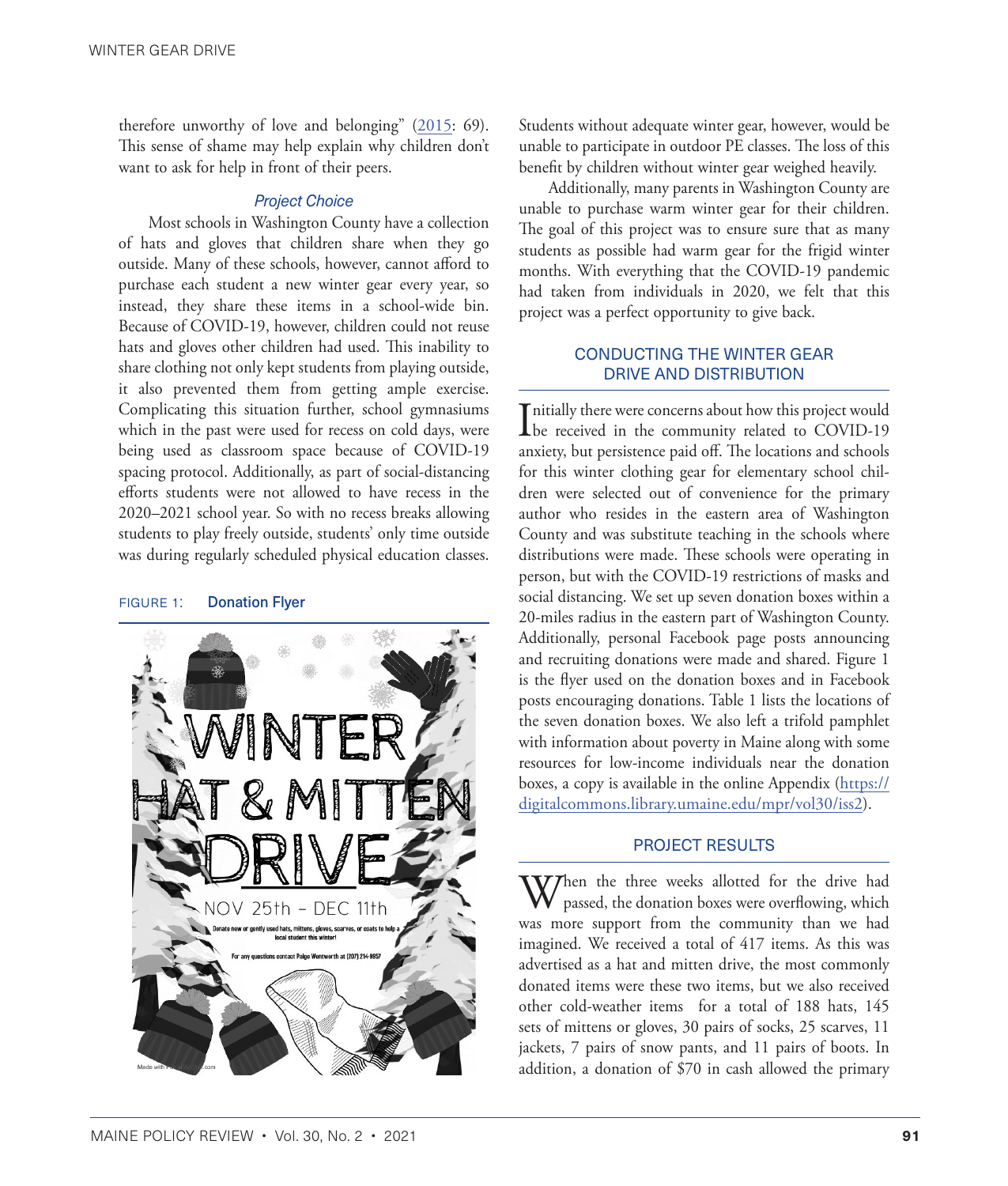| Donation box location               | Town        |
|-------------------------------------|-------------|
| <b>WaCo Diner</b>                   | Eastport    |
| Heather's Nail Salon                | Eastport    |
| <b>New Friendly Restaurant</b>      | Perry       |
| Perry Farmers' Union General Store  | Perry       |
| Morgan's Irving & Convenience Store | Pembroke    |
| Johnson's Mobile Mart Gas Station   | Pembroke    |
| Snowmobile & ATV Club               | Dennysville |

#### <span id="page-4-0"></span>table 1: Winter Gear Donation Box Placement and the Corresponding Town

#### table 2: Distribution of Winter Gear Donations

| Number items<br>donated | School                             |
|-------------------------|------------------------------------|
| 100                     | <b>Edmunds Consolidated School</b> |
| 117                     | Pembroke Elementary School         |
| 200                     | <b>Woodland Elementary School</b>  |

author to purchase 14 pairs of gloves in sizes that were not widely available, which brought the donation total to 417 winter gear items.

In addition to the donations, people provided support by sharing the information on Facebook. With a total of 53 Facebook shares, the flyer quickly got positive attention. Additionally, some community members reached out to ask about how they can help others in need when drives like this are not taking place. They were told about the Wings program in Washington County, which helps families in need and also accepts donations.<sup>2</sup>

Once the donations were collected, they were distributed to several elementary schools in the eastern area of the county (Table 2). Schools with larger populations received more items. This project required an investment of approximately 16 hours. It took approximately three hours to distribute the boxes at the beginning of the drive and an additional three hours to collect the full boxes. It took about four hours to sort items and deliver them to various schools. There was additional time to prepare flyers and pamphlets and coordinate with donation sites and schools.

The donated items were kept in the schools' front offices to ensure that students who needed the items received them discreetly. Teachers directed students toward

the office to obtain winter gear, so they could join their classmates in outdoor activities at school as well as having clothing needed to be prepared for the outdoor months. Many teachers, staff, and administrators throughout the three schools were openly grateful for the donations. Through substitute teaching, the primary author felt that student morale was up in the schools and children's attitudes were increasingly more positive. She perceived that students enjoyed being able to go outside and play.

### **DISCUSSION**

 $\Delta V$ ith virulent variants of the COVID-19 virus, it is likely that there will continue to be constraints around sharing winter gear in the future. It is hoped that schools and parent-teacher associations are attentive to the need for winter outerwear for children and youth. While we recognize that winter gear drives do not solve the serious issue of childhood poverty. Our drive had overwhelming community support, and perhaps worked to increase awareness of childhood poverty in Washington County.

The past year and a half has been difficult. The COVID-19 pandemic has thrown wrenches in a lot of plans. The primary author, however, appreciated the opportunity to do this work in the class and was thankful for the community that made a success. Giving back to the community with this hat and mitten drive was one of the highlights of 2020. Through a pandemic, over 400 pieces of winter gear were distributed to children going without. It is also hoped that the project raised awareness of the issue of people in the need of support and kindness.

#### **ACKNOWLEDGMENTS**

The authors would like to thank former University of Maine at Machias student Michelle Hopkins who helped with the winter gear drive and Dr. Meghan Duff, University of Maine at Machias, for thoughtful feedback early on in this writing.

#### **NOTES**

- [1](#page-2-0) Data are from the Maine Department of Labor, Center for Workforce Research and Information's website: [https://www](https://www.maine.gov/labor/cwri/county-economic-profiles/countyProfiles.html) [.maine.gov/labor/cwri/county-economic-profiles/county](https://www.maine.gov/labor/cwri/county-economic-profiles/countyProfiles.html) [Profiles.html](https://www.maine.gov/labor/cwri/county-economic-profiles/countyProfiles.html)
- 2 More information is available on the program's website: <https://www.wingsinc.org/locations/machias-maine/>.